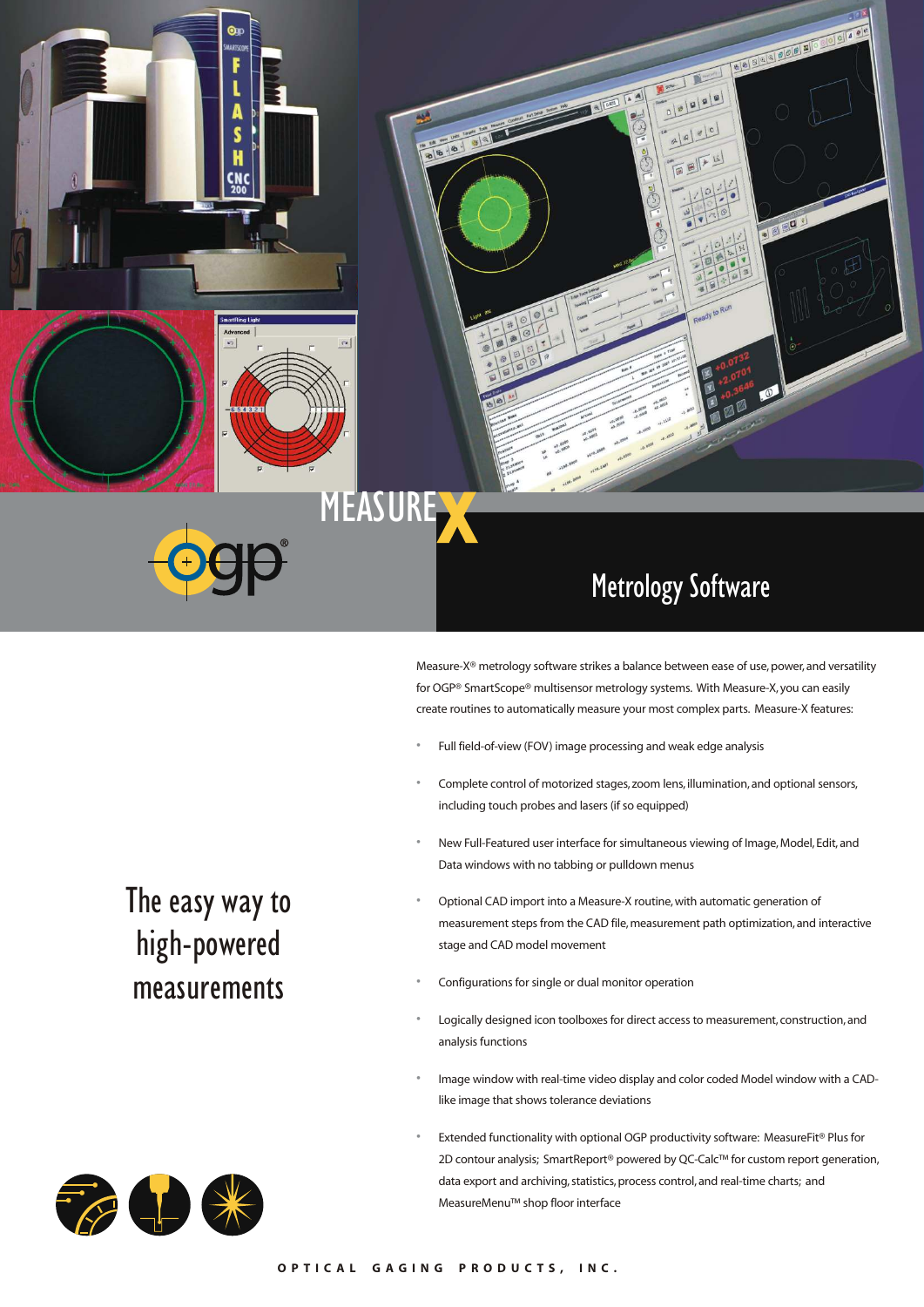## **MEASURE-X**



### **Full-Featured user interface shows all important information at once, for complete control of the measurement process . . .**

Use Measure-X to zoom in on a specific part feature. Position,focus and measure it in the video window,then go on to other features to incrementally build a virtual model of the entire part. Measure directly in the model window,set axis alignments and define datums, create constructions to gather more measurements and define relationships between discrete part features. Quickly access the Image, Model, Listing, and Print Data windows to find the information you need. Create measurement routines — then save them. When the routines are run, all steps are repeated exactly as they were created.

With optional CAD import, import a CAD file into a Measure-X routine. Measurement steps will automatically be generated from the CAD file, including the associated nominal values. Beginning with a CAD file speeds up routine creation and streamlines workflow. With Auto Probe Path, select as few as two points on a part feature, and the system automatically creates a touch probe path to measure an increased number of equally-spaced points — making your probing process faster, easier, and more accurate.

The Listing window updates dynamically as the part routine runs. The live video image is displayed and the Model window is continuously updated throughout the measurement sequence. And you always know what your SmartScope system is doing with the Status window that shows system operation status, with continuous updates.

#### **The tools you need . . .**

**The Main Menu** includes top level pulldown menus for File, Edit, View, Units, Targets,Tools,Measure,Construct, System and Help functions.

**Illumination Controls** let you set levels and on/off status for all illumination, including SmartRing.

**The Measurement Window Toolbox** includes functional groups of icons corresponding to File, Edit,Measure, and Construct in the Main Menu.

**The Model Window** displays a CAD-like sketch of measured and constructed features for the current measurement routine. System-generated **Auto Probe Path** may also be displayed here.

**The Edit Window** displays all of the steps in the current routine, and allows immediate editing of the routine. When importing a CAD file, the CAD **Navigator** is displayed here (if equipped).

**The Status Window** reports current system status.

**The Digital Readout (DRO) Window** shows the current XYZ stage location, axis alignment status, current units of measurement and coordinate system, and emergency stop status.

**The Data Window** displays the measurement results of a routine.

**The Automatic Tool Icons** invoke automatic measurement tools, including FeatureFinder™, Strong/Weak Edge,Basic and Advanced Autofocus, Edge Trace,Centroid, and Touch Probe/Laser (if equipped). **The Manual Target Icons** provide a choice of alignment targets to overlay the Image Window, including crosshair, microgage, box, circle, double circle, protractor, radius chart, grid chart, combination chart, multiple targets, and point entry.

**The Image Window** shows the live video image of the part.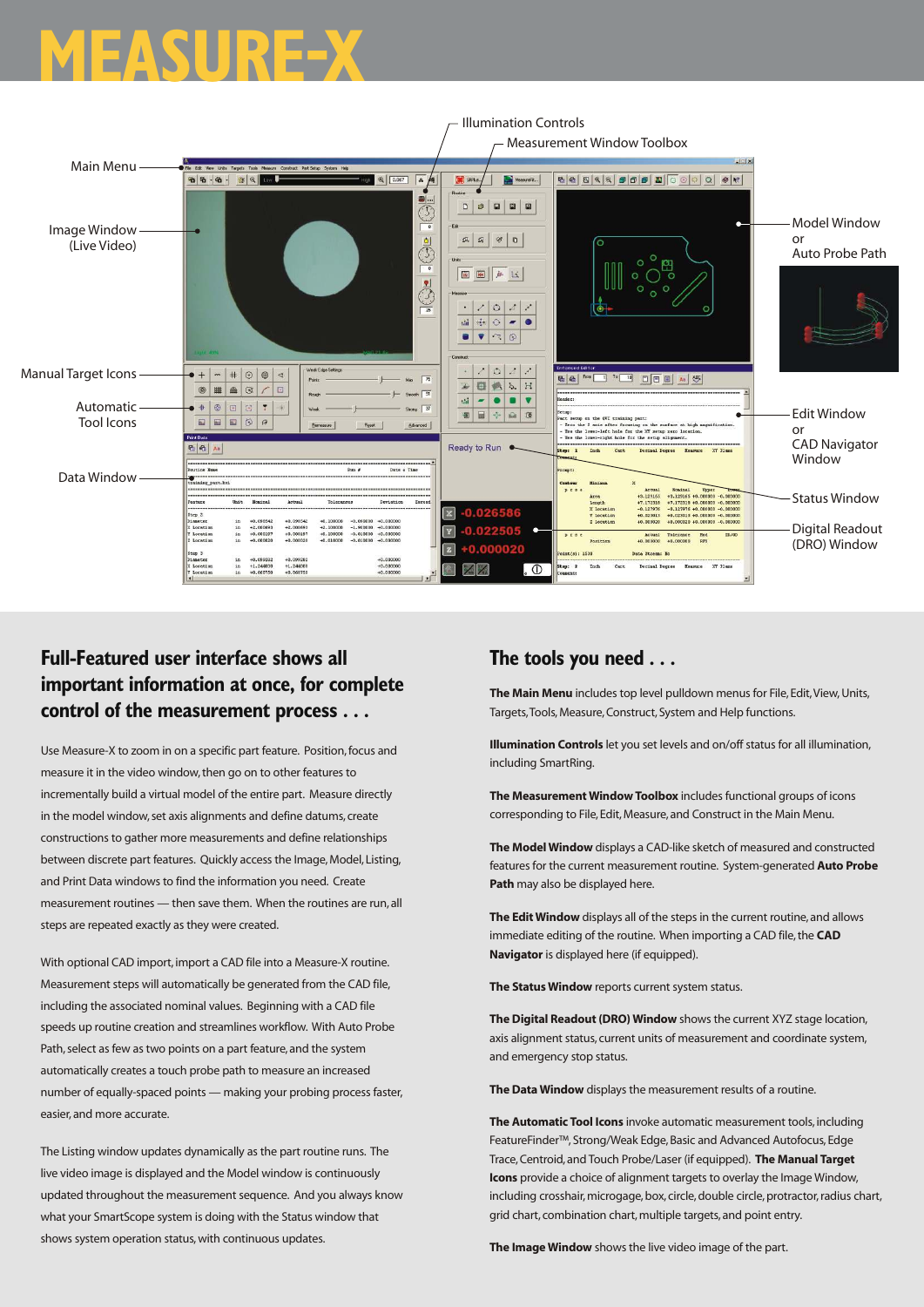# **METROLOGY SOFTWARE**



*Dual Monitor user interface displays windows over the span of two monitors, and allows the cursor to move between the monitors*



**Choose the look you want . . .**

You can order Measure-X configured with one of three user interfaces to suit your style and needs.

- **• Full-Featured** user interface displays all the tools and windows at the same time on a single screen, with all important information ready at a glance in one place, making efficient use of the full 1600x1200 (or 1680x1050 widescreen) pixel space.
- **• Dual Monitor** user interface separates the tools, controls, and windows onto two video monitors, each with a full 1600x1200 (or 1680x1050 widescreen) pixel resolution. This yields a live video window that is twice as high and twice as wide, effectively quadrupling the observed magnification and making it easier to see what you are measuring.
- **• Classic** user interface is the popular Measure-X interface used on thousands of SmartScope systems. The Classic user interface has been upgraded with enhanced editing capabilities.

*Classic user interface offers the convenience of large Image and Model windows that are easily accessed by tabbing back and forth. Keep your current procedures and practices in place by using Measure-X in Classic user interface mode.*